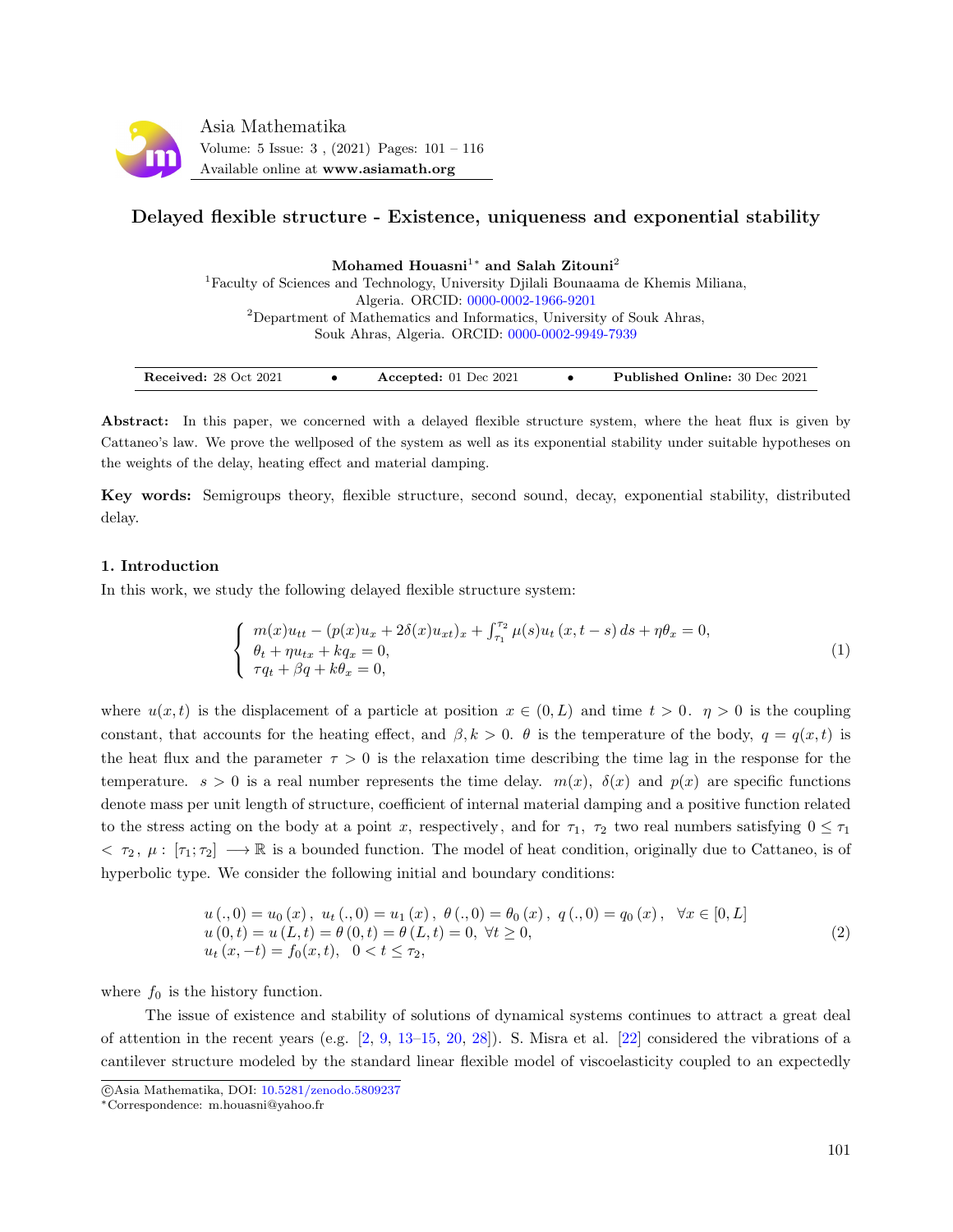dissipative effect through heat conduction

$$
\begin{cases}\n m(x)u_{tt} - (p(x)u_x + 2\delta(x)u_{xt})_x - k\theta_x = f, \\
 \theta_t - \theta_{xx} - ku_{tx} = 0.\n\end{cases}
$$

By using semigroups theory and multiplier technique, they established the well-posedness and an exponential stability of the system when the disturbing force is insignificant. Alves et al. [\[2\]](#page-14-0) concerned with the system  $(1)-(2)$  $(1)-(2)$  $(1)-(2)$  in the absence of delay term

<span id="page-1-0"></span>
$$
\begin{cases}\n m(x)u_{tt} - (p(x)u_x + 2\delta(x)u_{xt})_x + \eta \theta_x = 0, \\
 \theta_t + kq_x + \eta u_{tx} = 0, \\
 \tau q_t + \beta q + k\theta_x = 0,\n\end{cases}
$$
\n(3)

with the initial and boundary conditions

$$
u(.0) = u_0(x), u_t(.0) = u_1(x), \theta(.0) = \theta_0(x), q(.0) = q_0(x), \forall x \in [0, L]
$$
  

$$
u(0,t) = u(L,t) = \theta(0,t) = \theta(L,t) = 0, \forall t \ge 0.
$$

They established the well-posedness of the system and proved its stability exponential and polynomial under suitable boundary conditions. Houasni et al. [\[17\]](#page-15-3) studied the following inhomogeneous flexible structure system:

$$
\begin{cases}\n m(x)u_{tt} - (p(x)u_x + 2\delta(x)u_{xt})_x + dw_x + \eta \theta_x = 0, \\
 c\theta_t - k\theta_{xx} + \eta u_{tx} + k_1 w_x = 0, \\
 \tau w_t - k_3 w_{xx} + k_2 w + k_1 \theta_x + du_{tx} = 0,\n\end{cases}
$$
\n(4)

They proved the wellposed of the problem using semi-group theory, as well as an exponential stability using the multiplier method without any restriction or relation on the coefficients of the system.

Time delays arise in many applications because most phenomena naturally depend not only on the present state but also on some past occurrences. In recent years, the control of PDEs with time delay effects has become an active area of research. We refer the interested readers to  $\left[3, 4, 6, 7, 11, 12, 16, 18, 21, 29\right]$  $\left[3, 4, 6, 7, 11, 12, 16, 18, 21, 29\right]$  $\left[3, 4, 6, 7, 11, 12, 16, 18, 21, 29\right]$  $\left[3, 4, 6, 7, 11, 12, 16, 18, 21, 29\right]$  $\left[3, 4, 6, 7, 11, 12, 16, 18, 21, 29\right]$  $\left[3, 4, 6, 7, 11, 12, 16, 18, 21, 29\right]$  $\left[3, 4, 6, 7, 11, 12, 16, 18, 21, 29\right]$  $\left[3, 4, 6, 7, 11, 12, 16, 18, 21, 29\right]$  $\left[3, 4, 6, 7, 11, 12, 16, 18, 21, 29\right]$  $\left[3, 4, 6, 7, 11, 12, 16, 18, 21, 29\right]$  $\left[3, 4, 6, 7, 11, 12, 16, 18, 21, 29\right]$  $\left[3, 4, 6, 7, 11, 12, 16, 18, 21, 29\right]$  $\left[3, 4, 6, 7, 11, 12, 16, 18, 21, 29\right]$  $\left[3, 4, 6, 7, 11, 12, 16, 18, 21, 29\right]$  $\left[3, 4, 6, 7, 11, 12, 16, 18, 21, 29\right]$  $\left[3, 4, 6, 7, 11, 12, 16, 18, 21, 29\right]$  $\left[3, 4, 6, 7, 11, 12, 16, 18, 21, 29\right]$  $\left[3, 4, 6, 7, 11, 12, 16, 18, 21, 29\right]$  $\left[3, 4, 6, 7, 11, 12, 16, 18, 21, 29\right]$  for details discussion on the subject. The original motivation of this type of problem was first introduced by Datko et al. [\[10\]](#page-14-11) in 1986 when they showed that the presence of the delay may not only destabilize a system which is asymptotically stable in the absence of it but may also lead to ill-posedness (see also [\[24\]](#page-15-7) and [\[27\]](#page-15-8)). On the other hand, it has been established that voluntary introduction of delay can benefit the control (see [\[1\]](#page-14-12)). Our purpose in the present manuscript is to obtain an exponential decay rate estimates of the energy, for this end we consider [\(3\)](#page-1-0) with an internal distributed delay term on the first equation, under a suitable assumption on the weights of the delay, heating effect and material damping, we establish a well-posed result of the system using semigroups theory and an exponential stability using the multiplier method. We should mention here that, to the best of our knowledge, there is no result concerning flexible structure system with the presence of distributed delay term.

This paper is organized as follows; In the second section, we introduce some assumptions needed in our work then prove the well-posedness of the system  $(1)-(2)$  $(1)-(2)$  $(1)-(2)$ . In the last section we state and prove our stability result.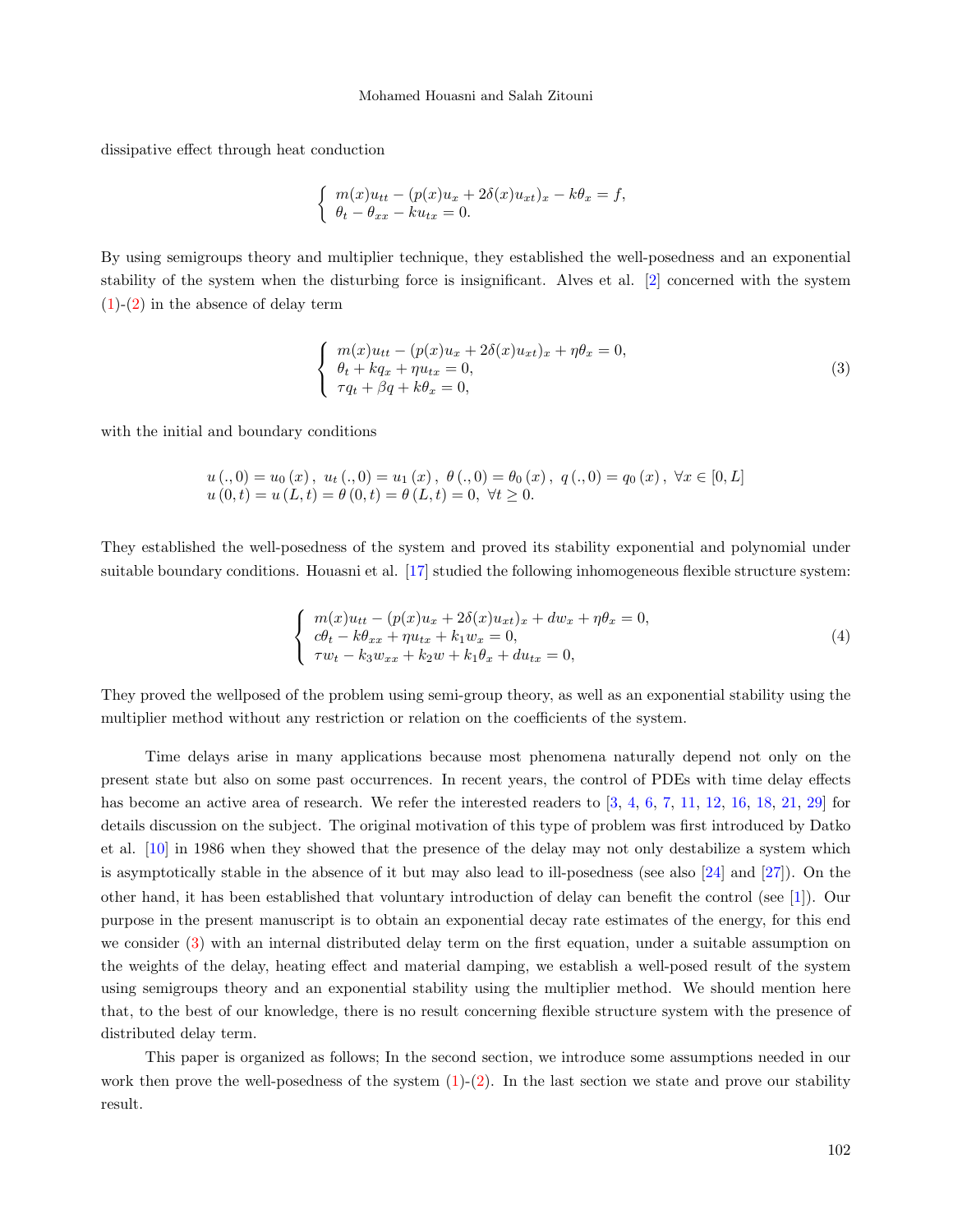## 2. Preliminaries and well-posedness

In this section, we present some hypotheses and prove the well-posedness of system  $(1)-(2)$  $(1)-(2)$  $(1)-(2)$ . Throughout this paper, c represents a generic positive constant and is different in various occurrences.

Taking the following new variable

$$
z(x, \rho, s, t) = u_t(x, t - \rho s), \text{ in } (0, L) \times (0, 1) \times (\tau_1, \tau_2) \times (0, \infty),
$$

then we obtain

<span id="page-2-0"></span>
$$
\begin{cases}\nsz_t(x, \rho, s, t) + z_\rho(x, \rho, s, t) = 0, \\
z(x, 0, s, t) = u_t(x, t).\n\end{cases}
$$

Consequently, problem  $(1)-(2)$  $(1)-(2)$  $(1)-(2)$  is equivalent to

$$
\begin{cases}\n m(x)u_{tt} - (p(x)u_x + 2\delta(x)u_{xt})_x + \eta \theta_x + \int_{\tau_1}^{\tau_2} \mu(s)z(x, 1, s, t)ds = 0, \\
 \theta_t + kq_x + \eta u_{tx} = 0, \\
 \tau q_t + \beta q + k\theta_x = 0, \\
 sz_t(x, \rho, s, t) + z_\rho(x, \rho, s, t) = 0,\n\end{cases}
$$
\n(5)

where  $(x, \rho, s, t) \in (0, L) \times (0, 1) \times (\tau_1, \tau_2) \times (0, \infty)$ , with the following initial and boundary conditions:

$$
u(.0) = \varphi_0(x), u_t(.0) = \varphi_1(x), \theta(.0) = \theta_0(x), q(.0) = q_0(x), \forall x \in [0, L],
$$
  
\n
$$
u(0,t) = u(L,t) = \theta(0,t) = \theta(L,t) = 0, \forall t > 0,
$$
  
\n
$$
z(x,\rho,s,0) = f_0(x,\rho s) \text{ in } (0,L) \times (0,1) \times (\tau_1, \tau_2).
$$
\n(6)

We shall use the following assumptions:

(H1)  $\mu : [\tau_1; \tau_2] \longrightarrow \mathbb{R}$  is a bounded function satisfying

<span id="page-2-2"></span><span id="page-2-1"></span>
$$
\int_{\tau_1}^{\tau_2} |\mu(s)| \, ds < \eta. \tag{7}
$$

(H2) The functions  $m(x)$ ,  $\delta(x)$  and  $p(x)$  will be supposed such that:

$$
m, \delta, p \in W^{1,\infty}(0, L), m(x), p(x) > 0 \text{ and } 2\delta(x) > l\eta, \forall x \in [0, L], l = L^2/\pi^2.
$$
 (8)

From Equation  $(5)_3$  $(5)_3$  and  $(6)$ , we infer that

$$
\frac{d}{dt} \int_0^L q(x,t) dx + \frac{\beta}{\tau} \int_0^L q(x,t) dx = 0,
$$

thus

$$
\int_0^L q(x,t) = \left(\int_0^L q_0(x) dx\right) \exp\left(-\frac{\beta t}{\tau}\right).
$$

So, if we set

$$
\widetilde{q}(x,t) = q(x,t) - \frac{1}{L} \left( \int_0^L q_0(x) dx \right) \exp \left( -\frac{\beta t}{\tau} \right),
$$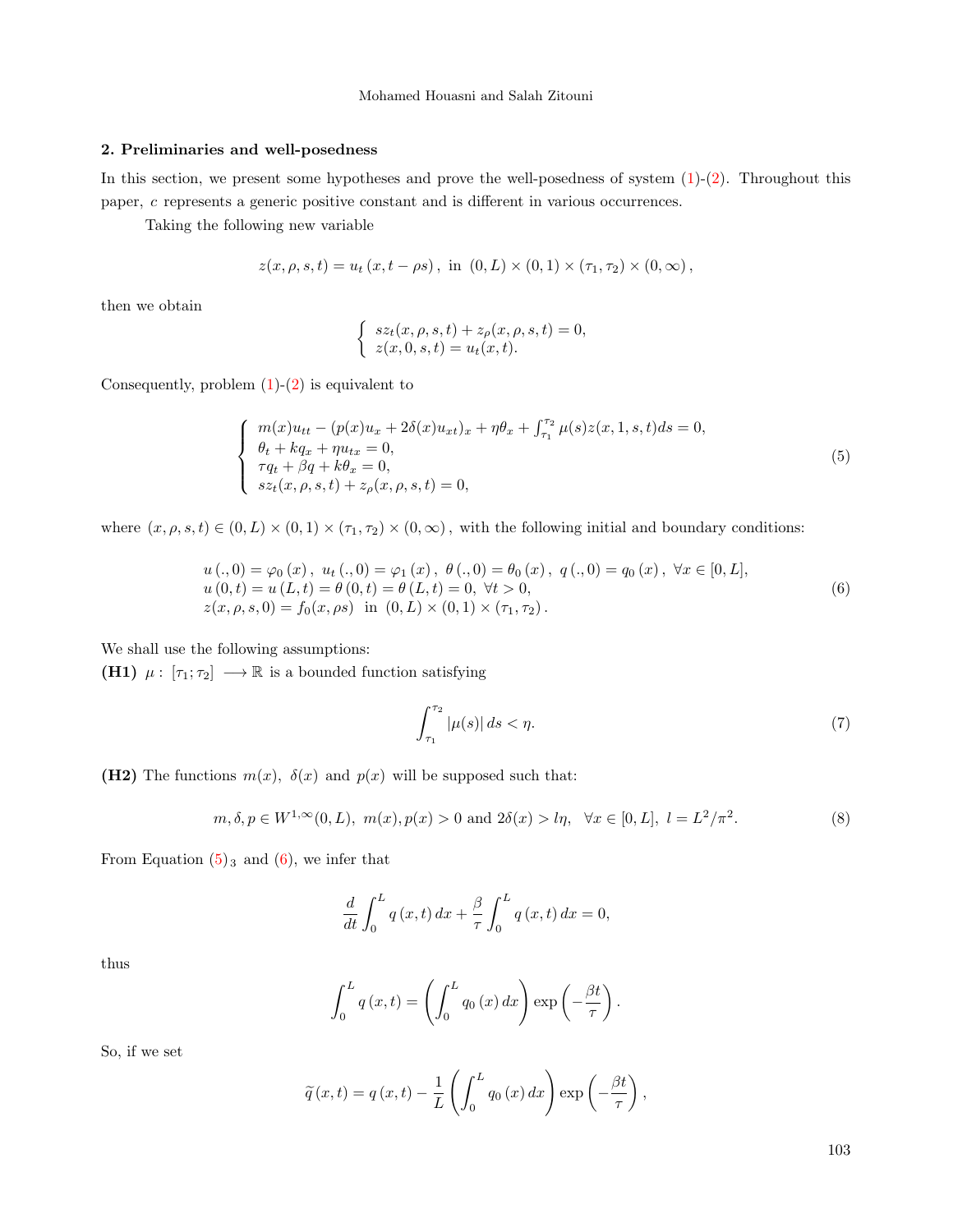then,  $(u, u_t, \theta, \tilde{q})$  is a solution of [\(1\)](#page-0-0), and

$$
\int_0^L \widetilde{q}(x,t) \, dx = 0,
$$

for all  $t \geq 0$ . in what follows, we shall use  $q$  instead of  $\widetilde{q}$ .

Let us introducing the vector function  $U = (u, v, \theta, q, z)^T$ , where  $v = u_t$ , using  $L^2(0, L)$  and  $H_0^1(0, L)$ with their usual scalar products and norms for define the spaces:

$$
\mathcal{H} := H_0^1(0, L) \times [L^2(0, L)]^2 \times L^2_*(0, L) \times L^2((0, L) \times (0, 1) \times (\tau_1, \tau_2)).
$$

and

$$
H_*^1(0,L) = H^1(0,L) \cap L_*^2(0,L).
$$

where

$$
L^2_*(0,L) = \left\{ w \in L^2(0,L) : \int_0^L w(s) \, ds = 0 \right\}.
$$

We equip  $H$  with the inner product

$$
(U, \widetilde{U})_{\mathcal{H}} = \int_0^L p(x) u_x \widetilde{u}_x dx + \int_0^L m(x) v \widetilde{v} dx + \int_0^L \theta \widetilde{\theta} dx + \tau \int_0^L q \widetilde{q} dx
$$

$$
+ \int_0^L \int_0^1 \int_{\tau_1}^{\tau_2} s |\mu(s)| z(x, \rho, s) \widetilde{z}(x, \rho, s) ds d\rho dx.
$$

Next, the system  $(5)-(6)$  $(5)-(6)$  $(5)-(6)$  can be written as the following Cauchy problem:

<span id="page-3-0"></span>
$$
\begin{cases}\nU'(t) + (\mathcal{A} + \mathcal{B})U(t) = 0, & t > 0 \\
U(0) = U_0 = (u_0, u_1, \theta_0, q_0, f_0)^T,\n\end{cases}
$$
\n(9)

where the operator  $\mathcal{A}: D(\mathcal{A}) \to \mathcal{H}$  is defined by

$$
\mathcal{A}U = \begin{pmatrix} -v \\ -\frac{1}{m(x)} \left( (p(x)u_x + 2\delta(x)v_x - \eta \theta)_x - \int_{\tau_1}^{\tau_2} \mu(s)z(1,s)ds - v \int_{\tau_1}^{\tau_2} |\mu(s)| ds \right) \\ kq_x + \eta v_x \\ \frac{1}{\tau_1} (k\theta_x + \beta q) \\ \frac{1}{s} z_\rho(x,\rho,s) \end{pmatrix},
$$

and

$$
BU = \begin{pmatrix} 0 \\ -v \frac{\int_{\tau_1}^{\tau_2} |\mu(s)| ds}{m(x)} \\ 0 \\ 0 \end{pmatrix}.
$$

Where

$$
D(\mathcal{A}) = \left\{ \begin{array}{l} U \in \mathcal{H} \mid u \in H^2(0, L) \cap H_0^1(0, L), \quad v \in H_0^1(0, L), \\ \theta \in H_0^1(0, L), \quad q \in H_*^1(0, L), \\ z, z_\rho \in L^2((0, L) \times (0, 1) \times (\tau_1, \tau_2)), \ z(x, 0, s) = v \end{array} \right\}
$$

104

.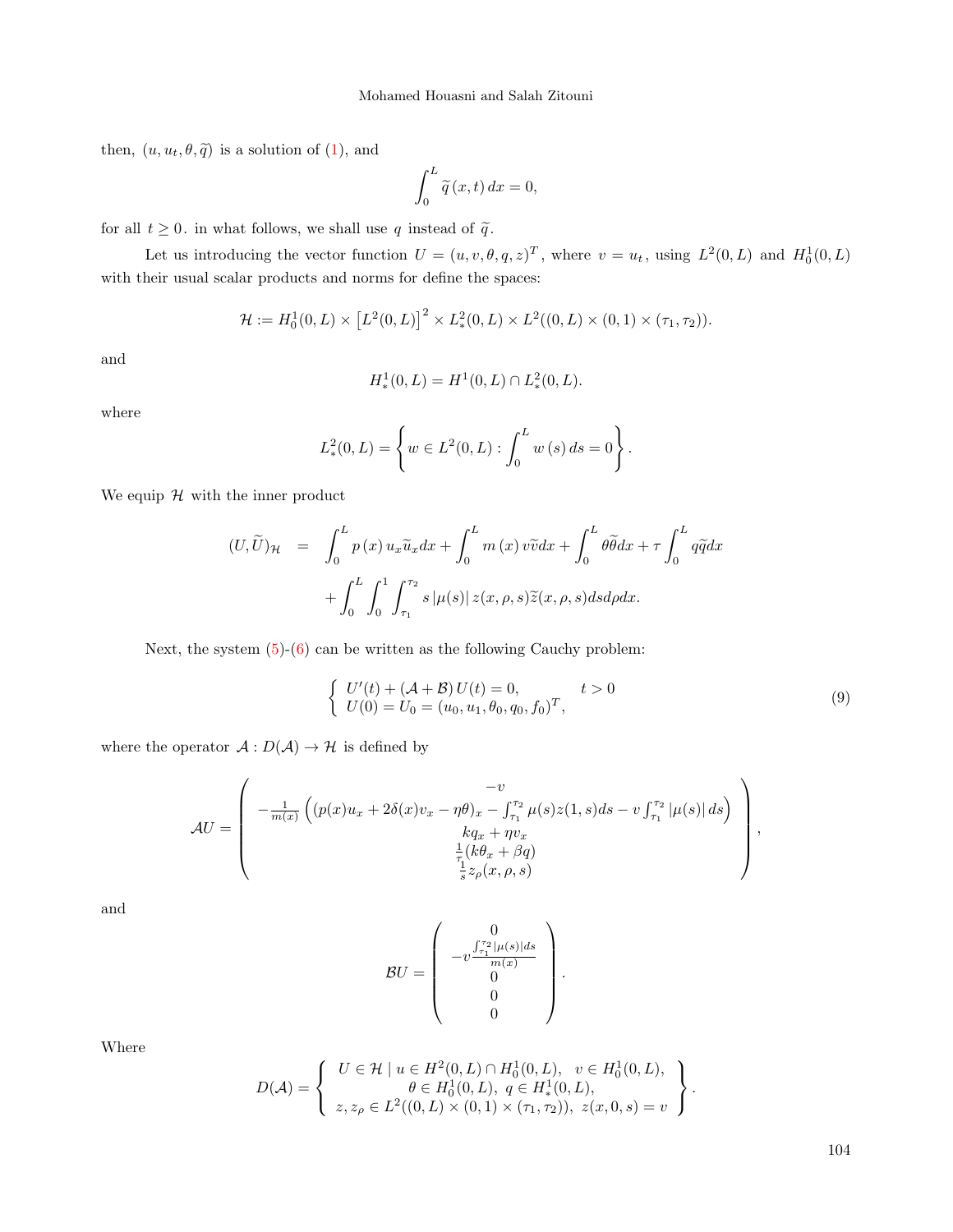One can easily prove that  $D(\mathcal{A})$  is dense in  $\mathcal{H}$  (see [\[3,](#page-14-4) [5,](#page-14-13) [8\]](#page-14-14)).

Before state an existence and uniqueness result, we refer the reader to [\[19\]](#page-15-9) (from page 90), [\[25\]](#page-15-10) and the references therein, for more details discussion about solutions of [\(9\)](#page-3-0), then we have

<span id="page-4-1"></span>**Proposition 2.1.** Let  $U_0 \in \mathcal{H}$  be given. Assume that  $(H1)-(H2)$  are satisfied, Problem [\(9\)](#page-3-0) possesses then a unique solution satisfying  $U \in C(\mathbb{R}^+;\mathcal{H})$ . If  $U_0 \in D(\mathcal{A})$ , then  $U \in C^1(\mathbb{R}^+;\mathcal{H}) \cap C(\mathbb{R}^+;D(\mathcal{A}))$ .

*Proof.* First, we prove that A is monotone. For any  $U \in D(\mathcal{A})$ , we have

$$
(\mathcal{A}U, U)_{\mathcal{H}} = -\int_{0}^{L} p(x) v_x u_x dx - \int_{0}^{L} [p(x) u_x]_x v dx - 2 \int_{0}^{L} [\delta(x) v_x]_x v dx + \int_{0}^{L} \eta \theta_x v dx + \int_{0}^{L} v \int_{\tau_1}^{\tau_2} \mu(s) z(x, 1, s, t) ds dx + k \int_{0}^{L} \theta q_x dx + \int_{0}^{L} \eta \theta v_x dx + k \int_{0}^{L} \theta_x q dx + \int_{0}^{L} \beta q^2 dx + \int_{0}^{L} \int_{0}^{1} \int_{\tau_1}^{\tau_2} |\mu(s)| z z_{\rho} ds d\rho dx + \int_{\tau_1}^{\tau_2} |\mu(s)| ds \int_{0}^{L} v^2 dx.
$$

Integration by parts and by using the fact that

$$
\int_{0}^{L} \int_{0}^{1} \int_{\tau_{1}}^{\tau_{2}} |\mu(s)| z z_{\rho} ds d\rho dx = \frac{1}{2} \int_{0}^{L} \int_{\tau_{1}}^{\tau_{2}} \int_{0}^{1} |\mu(s)| \frac{\partial}{\partial \rho} z^{2} d\rho ds dx
$$

$$
= \frac{1}{2} \int_{0}^{L} \int_{\tau_{1}}^{\tau_{2}} |\mu(s)| z^{2}(x, 1, s, t) ds dx
$$

$$
- \frac{1}{2} \int_{\tau_{1}}^{\tau_{2}} |\mu(s)| ds \int_{0}^{L} v^{2} dx,
$$

we get

<span id="page-4-0"></span>
$$
(\mathcal{A}U, U)_{\mathcal{H}} = 2 \int_0^L \delta(x) v_x^2 dx + \frac{1}{2} \int_{\tau_1}^{\tau_2} |\mu(s)| ds \int_0^L v^2 dx + \int_0^L \beta q^2 dx + \int_0^L v \int_{\tau_1}^{\tau_2} \mu(s) z(x, 1, s) ds dx + \frac{1}{2} \int_0^L \int_{\tau_1}^{\tau_2} |\mu(s)| z^2(x, 1, s) ds dx.
$$
\n(10)

By using Young's inequality (see [\[8\]](#page-14-14) p.92), we get

$$
-\int_{0}^{L} v \int_{\tau_1}^{\tau_2} \mu(s) z(x, 1, s) ds dx
$$
  

$$
\leq \frac{1}{2} \left( \int_{\tau_1}^{\tau_2} |\mu(s)| ds \right) \int_{0}^{L} v^2 dx + \frac{1}{2} \int_{0}^{L} \int_{\tau_1}^{\tau_2} |\mu(s)| z^2(x, 1, s) ds dx, \tag{11}
$$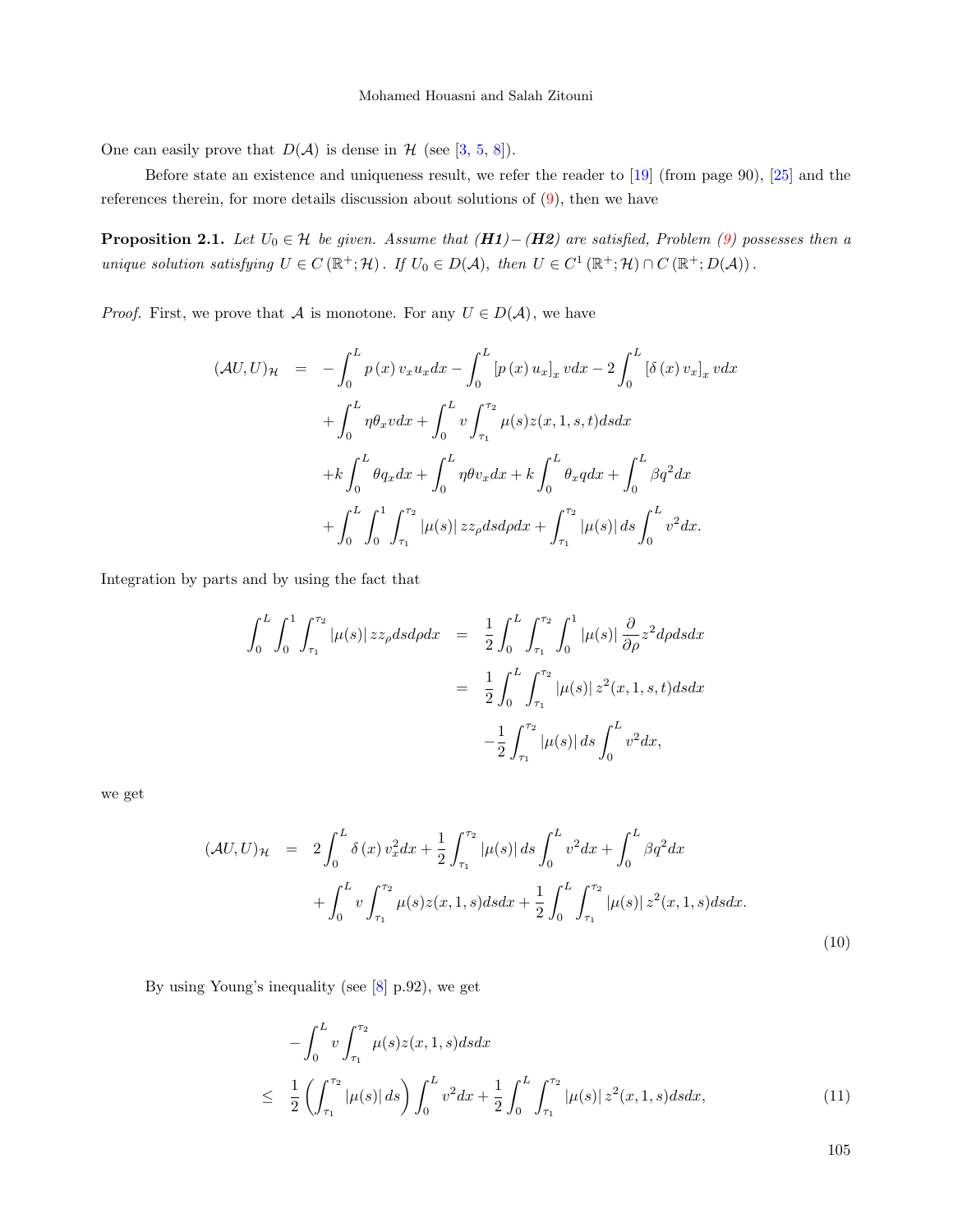which implies that

$$
\int_0^L v \int_{\tau_1}^{\tau_2} \mu(s) z(x, 1, s) ds dx
$$
\n
$$
\geq -\frac{1}{2} \left( \int_{\tau_1}^{\tau_2} |\mu(s)| ds \right) \int_0^L v^2 dx - \frac{1}{2} \int_0^L \int_{\tau_1}^{\tau_2} |\mu(s)| z^2(x, 1, s) ds dx,
$$

from this last, the Equation  $(10)$  yields

$$
(\mathcal{A}U, U)_{\mathcal{H}} \ge 2 \int_0^L \delta(x) v_x^2 dx + \int_0^L \beta q^2 dx \ge 0.
$$

Next, we prove that the operator  $A + \mathcal{I}$  is surjective.

<span id="page-5-0"></span>Given  $G = (g_1, g_2, g_3, g_4, g_5)^T \in \mathcal{H}$ , we prove that there exists  $U \in D(\mathcal{A})$  satisfying

$$
(\mathcal{I} + \mathcal{A}) U = G,\tag{12}
$$

which gives

$$
-v + u = g_1,-(p(x)u_x + 2\delta(x)v_x - \eta\theta)_x + \int_{\tau_1}^{\tau_2} \mu(s)z(., 1, s)ds+ \left(\int_{\tau_1}^{\tau_2} |\mu(s)| ds + m(x)\right)v = m(x) g_2,kq_x + \eta v_x + \theta = g_3,k\theta_x + (\beta + \tau)q = \tau g_4,z_\rho + sz = sg_5.
$$
 (13)

<span id="page-5-1"></span>Then, from  $(13)_1$  $(13)_1$  and  $(13)_4$ , we obtain

<span id="page-5-2"></span>
$$
v = u - g_1 \in H_0^1(0, L), \tag{14}
$$

$$
\theta_x = \frac{\tau}{k} g_4 - \frac{\beta + \tau}{k} q \in L^2_*(0, L),\tag{15}
$$

by using  $(15)$ , we get

$$
\theta = \frac{\tau}{k} \int_0^x g_4(y) dy - \frac{\beta + \tau}{k} \int_0^x q(y) dy,
$$

and then

<span id="page-5-4"></span><span id="page-5-3"></span>
$$
\theta(0,t) = \theta(L,t) = 0.
$$

The last equation in Equation [\(13\)](#page-5-0), [\(14\)](#page-5-2) and the fact  $z(x, 0) = v(x) = u - g_1(x)$  give

$$
z(x, \rho, s) = ue^{-s\rho} - e^{-s\rho}g_1 + se^{-s\rho} \int_0^\rho e^{sv} g_5(x, v, s) dv.
$$
 (16)

From equation [\(14\)](#page-5-2)-[\(16\)](#page-5-3), we can verify that u and q satisfying

$$
-(p(x)u_x + 2\delta(x)v_x)_x - \frac{\eta(\beta + \tau)}{k}q + u\int_{\tau_1}^{\tau_2} \mu(s)e^{-s}ds + \gamma u(x) = f_1, -k^2q_x + (\beta + \tau)\int_0^x q(y)dy - k\eta u_x = f_2, -v_x + u_x = f_3,
$$
\n(17)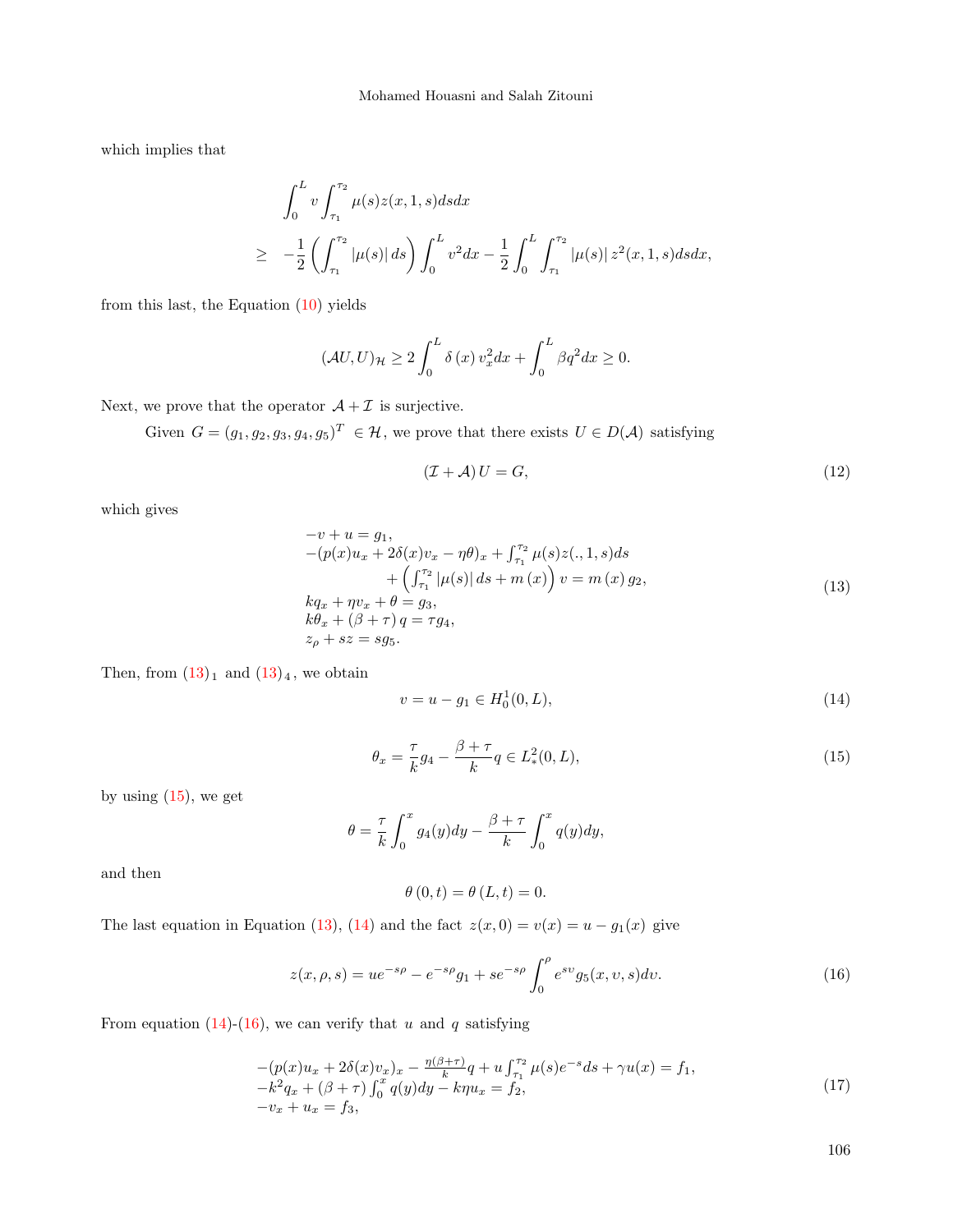where

$$
\begin{array}{l} \gamma =m\left( x\right) +\int_{\tau _{1}}^{\tau _{2}}\left| \mu (s)\right| ds,\\ z_{0}(x,s)=e^{-s}g_{1}-se^{-s}\int_{0}^{1}e^{sv}g_{5}(x,v,s)dv,\\ f_{1}=\gamma g_{1}(x)+m\left( x\right) g_{2}(x)-\frac{\eta \tau }{k}g_{4}(x)+\int_{\tau _{1}}^{\tau _{2}}\mu (s)z_{0}(x,s)ds\in L^{2}(0,L),\\ f_{2}=-k\eta g_{1}(x)+\tau \int_{0}^{x}g_{4}(y)dy-kg_{3}\in L^{2}(0,L),\\ f_{3}=g_{1x}\in L^{2}(0,L).\end{array}
$$

The variational formulation corresponding to Equation [\(17\)](#page-5-4) is then

<span id="page-6-0"></span>
$$
B((u,q),(\widetilde{u},\widetilde{q})) = F(\widetilde{u},\widetilde{q}),\tag{18}
$$

where  $B: [H_0^1(0,L) \times L_*^2(0,L)]^2 \to \mathbb{R}$  is the bilinear form defined by

$$
B((u, q), (\tilde{u}, \tilde{q})) = \int_0^L (p(x) + 2\delta(x)) u_x \tilde{u}_x dx - \frac{\eta(\beta + \tau)}{k} \int_0^L q \tilde{u} dx
$$
  
+  $(\beta + \tau) \int_0^L q \tilde{q} dx + \gamma \int_0^L u \tilde{u} dx$   
+  $\frac{(\beta + \tau)^2}{k^2} \int_0^L \left( \int_0^x q(y) dy \int_0^x \tilde{q}(y) dy \right) dx$   
+  $\frac{\eta(\beta + \tau)}{k} \int_0^L u \tilde{q} dx + \int_0^L u \tilde{u} \int_{\tau_1}^{\tau_2} \mu(s) e^{-s} ds dx,$ 

and  $F: H_0^1(0,L) \times L_*^2(0,L) \to \mathbb{R}$  is the linear functional defined by

$$
F(\widetilde{u}, \widetilde{q}) = \int_0^L f_1 \widetilde{u} dx + \frac{(\beta + \tau)}{k^2} \int_0^L f_2 \int_0^x \widetilde{q}(y) dy dx + \int_0^L 2 f_3 \delta(x) \widetilde{u}_x dx.
$$

For  $V = H_0^1(0, L) \times L_*^2(0, L)$  equipped with the norm

$$
||(u, q)||_V^2 = ||u||_2^2 + ||u_x||_2^2 + ||q||_2^2,
$$

where  $\|.\|_{2}$  is the usual norm.

One can easily see that  $B$  and  $F$  are bounded. Also, we get

$$
B((u, q), (u, q)) = \int_0^L (p(x) + 2\delta(x)) u_x^2 dx + (\beta + \tau) \int_0^L q^2 dx
$$
  

$$
+ \gamma \int_0^L u^2 dx + \frac{\beta + \tau}{k^2} \int_0^L \left( \int_0^x q(y) dy \right)^2 dx
$$
  

$$
+ \int_0^L u^2 dx \int_{\tau_1}^{\tau_2} \mu(s) e^{-s} ds
$$
  

$$
\geq c ||(u, q)||_V^2.
$$

Then, B is coercive. Consequently, by the Lax–Milgram lemma (see [\[8\]](#page-14-14) Corollary 5.8 p. 138-140), system [\(17\)](#page-5-4) has a unique solution

$$
u \in H_0^1(0, L), \quad q \in L^2_*(0, L).
$$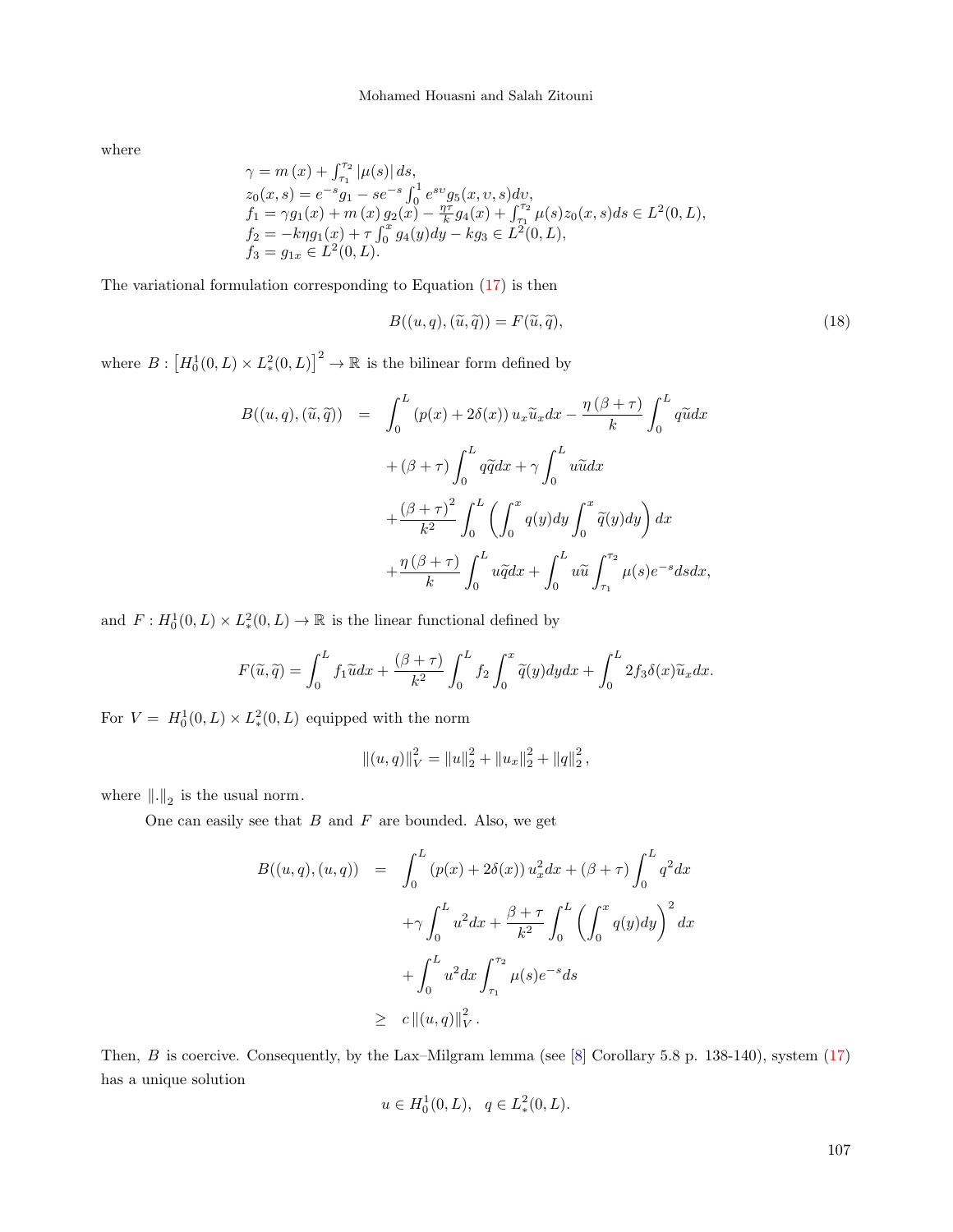If  $\tilde{q} \equiv 0 \in L^2_*(0, L)$ , then Equation [\(18\)](#page-6-0) reduces to

$$
-\int_0^L (p(x)u_x)_x \tilde{u} dx + \gamma \int_0^L u \tilde{u} dx - \frac{\eta(\beta + \tau)}{k} \int_0^L q \tilde{u} dx
$$

$$
+ \int_0^L u \tilde{u} \int_{\tau_1}^{\tau_2} \mu(s) e^{-s} ds dx - \int_0^L (2\delta(x)u_x)_x \tilde{u} dx
$$

$$
= \int_0^L f_1 \tilde{u} dx + \int_0^L (2f_3 \delta(x))_x \tilde{u} dx, \quad \forall \tilde{u} \in H_0^1(0, L) .
$$

That is

$$
-(p(x)u_x)_x + \gamma u - \frac{\eta(\beta + \tau)}{k}q - (2\delta(x)u_x)_x + u \int_{\tau_1}^{\tau_2} \mu(s)e^{-s}ds = f_1 + (2f_3\delta(x))_x,
$$

then, we have

$$
(p(x)u_x + 2\delta(x)u_x)_x = \gamma u + u \int_{\tau_1}^{\tau_2} \mu(s) e^{-s} ds - \frac{\eta(\beta + \tau)}{k} q - f_1
$$
  
 
$$
-(2f_3\delta(x))_x \in L^2(0, L).
$$

Hence,

$$
u \in H_0^1(0, L) \cap H^2(0, L).
$$

Similarly, if  $\tilde{u} \equiv 0 \in H_0^1(0, L)$ , we obtain

$$
q \in H^1_*(0, L).
$$

Moreover, from  $(14)$  and  $(15)$  we deduce that

$$
v, \theta \in H_0^1(0, L).
$$

Consequently, A is a maximal monotone operator. Then,  $D(A)$  is dense in H (see Proposition 7.1 in [\[8\]](#page-14-14)).

On the other hand, we show that operator B is Lipschitz continuous. In fact, if  $U = (u, v, \theta, q, z)^T$  and  $\widetilde{U} = (\widetilde{u}, \widetilde{v}, \widetilde{\theta}, \widetilde{q}, \widetilde{z})^T$  belong to  $\mathcal{H}$ , we have

<span id="page-7-0"></span>
$$
\left\|\mathcal{B}U - \mathcal{B}\widetilde{U}\right\|_{\mathcal{H}}^2 = c\left|h\right|^2,\tag{19}
$$

<span id="page-7-1"></span>where  $h = \tilde{v} - v$ . Using the embedding of  $H^1(0, L)$  into  $L^{\infty}(0, L)$  (see [\[8\]](#page-14-14) Theorem 8.8, p. 212) and [\(7\)](#page-2-2), one sees that

$$
|h| \le c \|v - \widetilde{v}\|_{L^{\infty}(0,L)} \le c \|U - \widetilde{U}\|_{\mathcal{H}}.
$$
\n
$$
(20)
$$

Combining [\(19\)](#page-7-0) and [\(20\)](#page-7-1), then B is Lipschitz continuous in H (see [\[6\]](#page-14-6)). Consequently,  $A + B$  is the infinitesimal generator of a linear contraction  $C_0$ -semigroup on  $H$ . Hence, the result of Proposition [2.1](#page-4-1) follows (see [\[19\]](#page-15-9),  $\Box$ [\[26\]](#page-15-11)) and the references therein.

To state our decay result, we introduce the energy functional associated to  $(5)-(6)$  $(5)-(6)$  $(5)-(6)$ , namely,

<span id="page-7-2"></span>
$$
\mathcal{E}(t, \varphi, \psi, \theta, q, z) = \frac{1}{2} \int_0^L \{p(x)u_x^2 + m(x)u_t^2 + \theta^2 + \tau q^2\} dx + \frac{1}{2} \int_0^L \int_0^1 \int_{\tau_1}^{\tau_2} s |\mu(s)| z^2(x, \rho, s, t) ds d\rho dx,
$$
\n(21)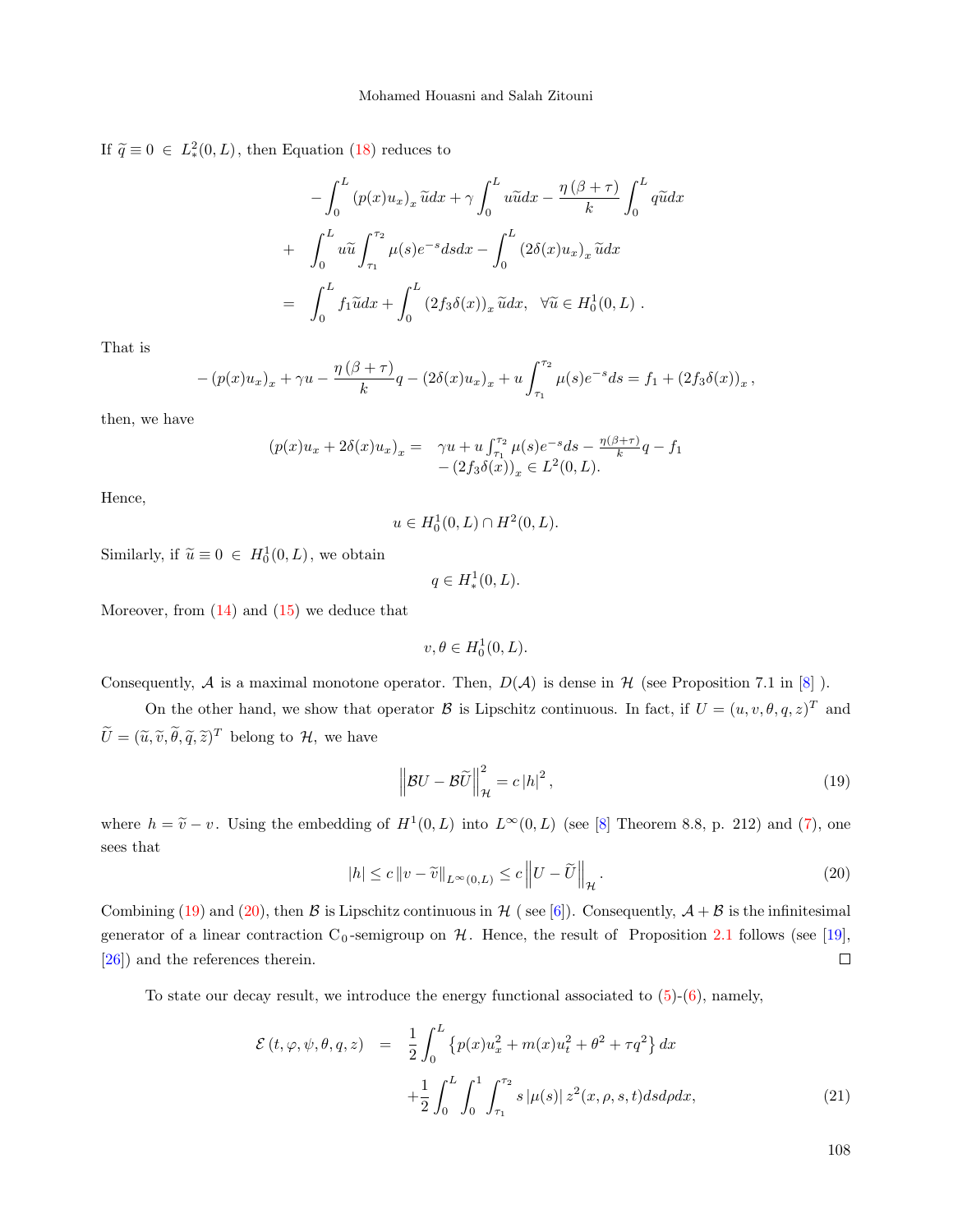we denote  $\mathcal{E}(t) = \mathcal{E}(t, \varphi, \psi, \theta, q, z)$  and  $\mathcal{E}(0) = \mathcal{E}(0, \varphi_0, \psi_0, \theta_0, q_0, f_0)$  for simplicity of notations.

#### 3. Exponential stability

In this section, we introduce some lemmas allow us to achieve our goal, which is the proof of the stability result. **Lemma 3.1.** [\[23\]](#page-15-12): Let  $h \in H_0^1(0,L)$ . Then it holds

<span id="page-8-3"></span>
$$
\int_0^L |h|^2 dx \le l \int_0^L |h_x|^2 dx, \quad l = \frac{L^2}{\pi^2}.
$$
\n(22)

<span id="page-8-2"></span>**Lemma 3.2.** [\[2\]](#page-14-0): Let  $(u, u_t, \theta, q)$  be the solution to system [\(1\)](#page-0-0)-[\(2\)](#page-0-1), with an initial datum in  $D(A)$ . Then, for any  $t > 0$ , there exists a sequence of real numbers (depending on t), denoted by  $\xi_i \in [0, L](i = 1, ..., 6)$ , such that:

$$
\int_0^L p(x) u_x^2 dx = p(\xi_1) \int_0^L u_x^2 dx, \quad \int_0^L m(x) u_t^2 dx = m(\xi_2) \int_0^L u_t^2 dx,
$$

$$
\int_0^L m(x) u^2 dx = m(\xi_3) \int_0^L u^2 dx, \quad \int_0^L \delta(x) u^2 dx = \delta(\xi_4) \int_0^L u^2 dx,
$$

$$
\int_0^L \delta(x) u_x^2 dx = \delta(\xi_5) \int_0^L u_x^2 dx, \quad \int_0^L \delta(x) u_x^2 dx = \delta(\xi_6) \int_0^L u_{xt}^2 dx.
$$

**Lemma 3.3.** Let  $(u, v, \theta, q, z)$  be the solution of [\(5\)](#page-2-0)-[\(6\)](#page-2-1), then the energy  $\mathcal E$  is non-increasing function and satisfies, for all  $t \geq 0$ ,

<span id="page-8-4"></span>
$$
\mathcal{E}'(t) = -2 \int_0^L \delta(x) u_{xt}^2 dx - \beta \int_0^L q^2 dx - \int_0^L u_t \int_{\tau_1}^{\tau_2} \mu(s) z(x, 1, s, t) ds dx
$$
  

$$
- \frac{1}{2} \int_0^L \int_{\tau_1}^{\tau_2} |\mu(s)| z^2(x, 1, s, t) ds dx + \frac{1}{2} \int_0^L u_t^2 \int_{\tau_1}^{\tau_2} |\mu(s)| ds dx
$$
  

$$
\leq -\beta \int_0^L q^2 dx - c \int_0^L u_{xt}^2 dx \leq 0.
$$
 (23)

where  $c > 0$  is constant.

*Proof.* Multiplying the equations in  $(5)_1$  $(5)_1$ ,  $(5)_2$ , and  $(5)_3$  by  $u_t$ ,  $\theta$  and  $q$ , respectively, and integrate over  $(0, L)$ , we obtain

<span id="page-8-0"></span>
$$
\frac{1}{2}\frac{d}{dt}\int_{0}^{L}\left\{p(x)u_{x}^{2}+m(x)u_{t}^{2}+\theta^{2}+\tau q^{2}\right\}dx
$$
\n
$$
=-\beta\int_{0}^{L}q^{2}dx-2\int_{0}^{L}\delta\left(x\right)u_{xt}^{2}dx-\int_{0}^{L}u_{t}\int_{\tau_{1}}^{\tau_{2}}\mu(s)z(x,1,s,t)dsdx.\tag{24}
$$

Multiplying the last equation in [\(5\)](#page-2-0) by  $|\mu(s)| z$ , integrating the product over  $(0, L) \times (0, 1) \times (\tau_1, \tau_2)$ , and recall that  $z(x, 0, s, t) = u_t$ , yield

<span id="page-8-1"></span>
$$
\frac{1}{2}\frac{d}{dt}\int_{0}^{L}\int_{0}^{1}\int_{\tau_{1}}^{\tau_{2}}s\left|\mu(s)\right|z^{2}(x,\rho,s,t)dsd\rho dx
$$
\n
$$
= -\frac{1}{2}\int_{0}^{L}\int_{\tau_{1}}^{\tau_{2}}\left|\mu(s)\right|z^{2}(x,1,s,t)dsdx + \frac{1}{2}\int_{0}^{L}u_{t}^{2}\int_{\tau_{1}}^{\tau_{2}}\left|\mu(s)\right|dsdx.
$$
\n(25)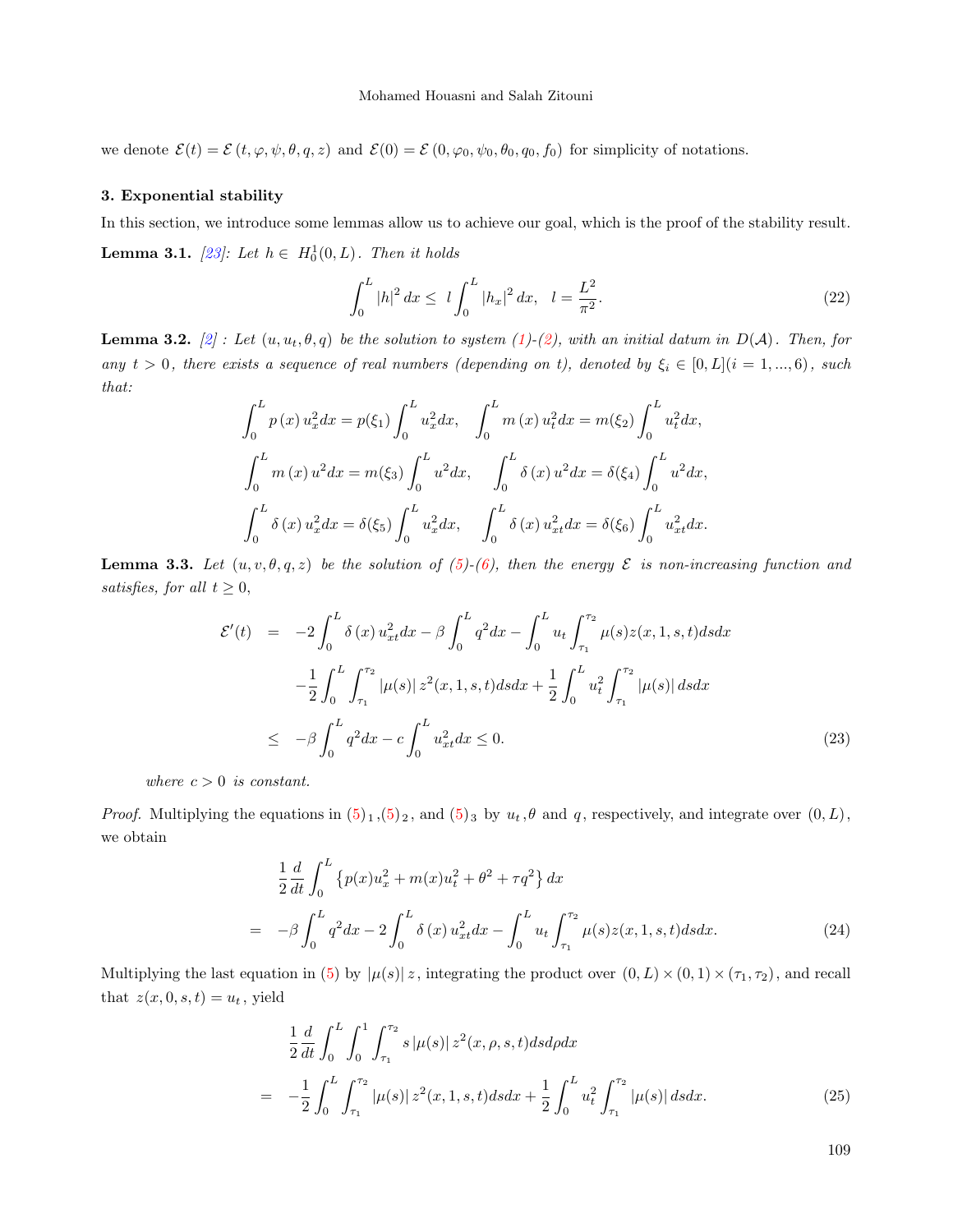Now, a combination of  $(24)$  and  $(25)$  gives

<span id="page-9-1"></span>
$$
\mathcal{E}'(t) = -2 \int_0^L \delta(x) u_{xt}^2 dx - \beta \int_0^L q^2 dx - \int_0^L u_t \int_{\tau_1}^{\tau_2} \mu(s) z(x, 1, s, t) ds dx
$$

$$
- \frac{1}{2} \int_0^L \int_{\tau_1}^{\tau_2} |\mu(s)| z^2(x, 1, s, t) ds dx + \frac{1}{2} \int_0^L u_t^2 \int_{\tau_1}^{\tau_2} |\mu(s)| ds dx. \tag{26}
$$

Meanwhile, using Young's and Cauchy–Schwarz inequalities (see [\[8\]](#page-14-14) p.92), we have

<span id="page-9-0"></span>
$$
-\int_{0}^{L} u_{t} \int_{\tau_{1}}^{\tau_{2}} \mu(s) z(x, 1, s, t) ds dx
$$
  

$$
\leq \frac{1}{2} \underbrace{\int_{\tau_{1}}^{\tau_{2}} |\mu(s)| ds}_{\tau_{1}} \int_{0}^{L} u_{t}^{2} dx + \frac{1}{2} \int_{0}^{L} \int_{\tau_{1}}^{\tau_{2}} |\mu(s)| z^{2}(x, 1, s, t) ds dx. \tag{27}
$$

Substitution of  $(27)$  into  $(26)$ , using  $(7)$ , Lemma [3.2](#page-8-2) and  $(22)$  gives

$$
\mathcal{E}'(t) = -2 \int_0^L \delta(x) u_{xt}^2 dx - \beta \int_0^L q^2 dx - \int_0^L u_t \int_{\tau_1}^{\tau_2} \mu(s) z(x, 1, s, t) ds dx
$$
  

$$
- \frac{1}{2} \int_0^L \int_{\tau_1}^{\tau_2} |\mu(s)| z^2(x, 1, s, t) ds dx + \frac{1}{2} \int_0^L u_t^2 \int_{\tau_1}^{\tau_2} |\mu(s)| ds dx
$$
  

$$
\leq -\beta \int_0^L q^2 dx - 2 \int_0^L \delta(x) u_{xt}^2 dx + \eta \int_0^L u_t^2 dx
$$
  

$$
\leq -\beta \int_0^L q^2 dx - 2\delta(\xi_6) \int_0^L u_{xt}^2 dx + \ln \int_0^L u_{xt}^2 dx
$$
  

$$
\leq -\beta \int_0^L q^2 dx - (2\delta(\xi_6) - \ln) \int_0^L u_{xt}^2 dx
$$
  

$$
\leq -\beta \int_0^L q^2 dx - c \int_0^L u_{xt}^2 dx \leq 0,
$$

which concludes the proof.

**Lemma 3.4.** Let  $(u, v, \theta, q, z)$  be the solution of  $(5)-(6)$  $(5)-(6)$  $(5)-(6)$ . Then, for  $\epsilon_1, \epsilon_2 > 0$ , the functional

$$
I_1(t) := \tau \int_0^L \theta \left( \int_0^x q(t, y) dy \right) dx, \tag{28}
$$

<span id="page-9-3"></span>satisfies

$$
I_1'(t) \le -(\kappa - \beta \varepsilon_1) \int_0^L \theta^2 dx + \varepsilon_2 \tau \eta \int_0^L u_t^2 dx + \left(\tau + \frac{\tau \eta}{\varepsilon_2} + \frac{l\beta}{4\varepsilon_1}\right) \int_0^L q^2 dx. \tag{29}
$$

*Proof.* Taking the derivative of  $(28)$  and using  $(5)_2$  $(5)_2$ ,  $(5)_3$ ,  $(22)$ , integration by parts and Young's inequality, we obtain [\(29\)](#page-9-3).  $\Box$ 

<span id="page-9-2"></span>110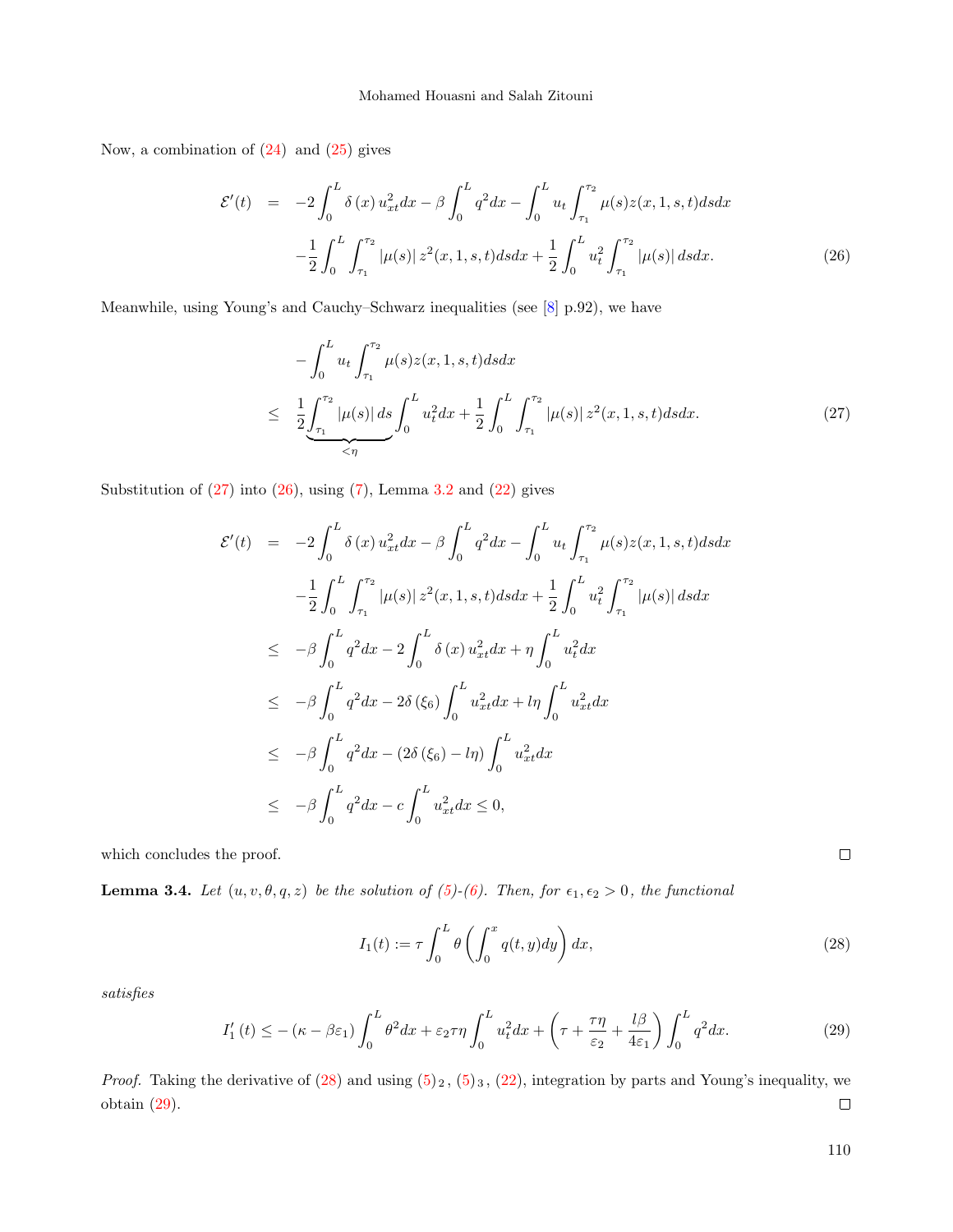**Lemma 3.5.** Let  $(u, v, \theta, q, z)$  be the solution of  $(5)-(6)$  $(5)-(6)$  $(5)-(6)$ . Then the functional

<span id="page-10-0"></span>
$$
I_2(t) := \int_0^L (\delta(x)u_x^2 + m(x)u_t u) dx,
$$
\n(30)

satisfies

<span id="page-10-3"></span>
$$
I'_{2}(t) \leq -\left(p(\xi_{1}) - \epsilon_{3}\eta\left(l+1\right)\right) \int_{0}^{L} u_{x}^{2} dx + m(\xi_{2}) \int_{0}^{L} u_{t}^{2} dx + \frac{\eta}{4\epsilon_{3}} \int_{0}^{L} \theta^{2} dx
$$

$$
+ \frac{1}{4\epsilon_{3}} \int_{0}^{L} \int_{\tau_{1}}^{\tau_{2}} |\mu(s)| z^{2}(x, 1, s, t) ds dx, \tag{31}
$$

for any  $\varepsilon_3 > 0$ .

Proof. Differentiating Equation [\(30\)](#page-10-0) gives

$$
I_2'(t) = -\int_0^L p(x)u_x^2 dx + \int_0^L m(x)u_t^2 dx - \eta \int_0^L \theta_x u dx - \int_0^L u \int_{\tau_1}^{\tau_2} \mu(s) z(x, 1, s, t) ds dx.
$$

Using Young's inequality, we have for  $\, \epsilon_{3} > 0 \,$ 

$$
-\eta \int_0^L \theta_x u dx = \eta \int_0^L u_x \theta dx \leq \eta \epsilon_3 \int_0^L u_x^2 dx + \frac{\eta}{4\epsilon_3} \int_0^L \theta^2 dx,
$$

from Young's inequality,  $(7)$  and  $(22)$ , we find

$$
-\int_{0}^{L} u \int_{\tau_1}^{\tau_2} \mu(s) z(x, 1, s, t) ds dx
$$
  
\n
$$
\leq \epsilon_3 \underbrace{\int_{\tau_1}^{\tau_2} |\mu(s)| ds}_{\tau_1} \int_{0}^{L} u^2 dx + \frac{1}{4\epsilon_3} \int_{0}^{L} \int_{\tau_1}^{\tau_2} |\mu(s)| z^2(x, 1, s, t) ds dx
$$
  
\n
$$
\leq l\eta \epsilon_3 \int_{0}^{L} u_x^2 dx + \frac{1}{4\epsilon_3} \int_{0}^{L} \int_{\tau_1}^{\tau_2} |\mu(s)| z^2(x, 1, s, t) ds dx,
$$

application of Lemma [3.2](#page-8-2) and the last inequality completes the proof.

**Lemma 3.6.** Let  $(u, v, \theta, q, z)$  be the solution of [\(5\)](#page-2-0)-[\(6\)](#page-2-1). Then, for some positive constant  $\eta_1$ , the functional

$$
I_3(t) = \int_0^L \int_0^1 \int_{\tau_1}^{\tau_2} s e^{-s\rho} |\mu(s)| z^2(x, \rho, s, t) ds d\rho dx, \tag{32}
$$

satisfies

<span id="page-10-2"></span>
$$
I_3'(t) \leq -\eta_1 \int_0^L \int_0^1 \int_{\tau_1}^{\tau_2} s |\mu(s)| z^2(x, \rho, s, t) ds d\rho dx
$$

$$
-\eta_1 \int_0^L \int_{\tau_1}^{\tau_2} |\mu(s)| z^2(x, 1, s, t) ds dx + \eta \int_0^L u_t^2 dx.
$$
(33)

<span id="page-10-1"></span>111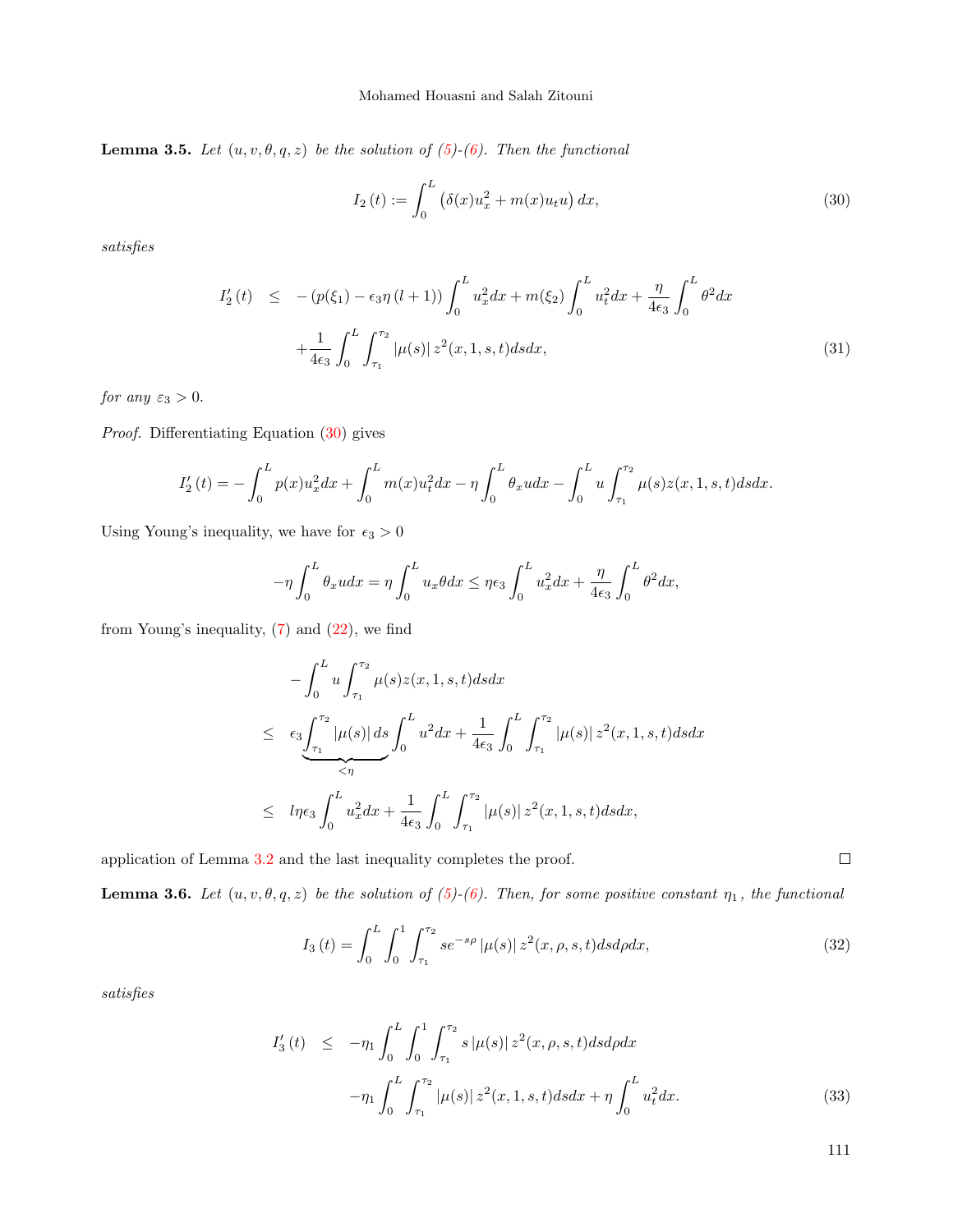*Proof.* Differentiating  $(32)$  and using the last equation in  $(5)$ , we obtain

$$
I_3'(t) = -2 \int_0^L \int_0^1 \int_{\tau_1}^{\tau_2} e^{-s\rho} |\mu(s)| z(x, \rho, s, t) z_{\rho}(x, \rho, s, t) ds d\rho dx
$$
  
\n
$$
= -\int_0^L \int_0^1 \int_{\tau_1}^{\tau_2} |\mu(s)| \frac{\partial}{\partial \rho} [e^{-s\rho} z^2(x, \rho, s, t)] ds d\rho dx
$$
  
\n
$$
- \int_0^L \int_0^1 \int_{\tau_1}^{\tau_2} s e^{-s\rho} |\mu(s)| z^2(x, \rho, s, t) ds d\rho dx
$$
  
\n
$$
= -\int_0^L \int_{\tau_1}^{\tau_2} |\mu(s)| [e^{-s} z^2(x, 1, s, t) - z^2(x, 0, s, t)] ds dx
$$
  
\n
$$
- \int_0^L \int_0^1 \int_{\tau_1}^{\tau_2} s e^{-s\rho} |\mu(s)| z^2(x, \rho, s, t) ds d\rho dx,
$$

using the fact that  $z(x, 0, s, t) = u_t$  and  $e^{-s} \le e^{-s\rho} \le 1$  we get for all  $\rho \in [0, 1]$ 

$$
I_3'(t) \leq \int_0^L \int_{\tau_1}^{\tau_2} e^{-s} |\mu(s)| z^2(x, 1, s, t) ds dx + \underbrace{\int_{\tau_1}^{\tau_2} |\mu(s)| ds}_{\leq \eta} \int_0^L u_t^2 dx
$$
  
- 
$$
\int_0^L \int_0^1 \int_{\tau_1}^{\tau_2} s e^{-s} |\mu(s)| z^2(x, \rho, s, t) ds d\rho dx.
$$

Because  $-e^{-s}$  is an increasing function, we have  $-e^{-s} \leq -e^{-\tau_2}$  for all  $s \in [\tau_1, \tau_2]$ . Finally, setting  $\eta_1 = -e^{-\tau_2}$ and recalling  $(7)$ , we obtain  $(33)$ .  $\Box$ 

Next, we define a Lyapunov functional  $\mathcal L$  and show that it is equivalent to the energy functional  $\mathcal E$ .

**Lemma 3.7.** For  $N$  sufficiently large, the functional defined by

<span id="page-11-1"></span>
$$
\mathcal{L}(t) := NE(t) + N_1 I_1(t) + I_2(t) + N_2 I_3(t). \tag{34}
$$

where  $N_1$  and  $N_2$  are positive real numbers to be chosen appropriately later, satisfies

<span id="page-11-0"></span>
$$
c'_1 \mathcal{E}(t) \le \mathcal{L}(t) \le c'_2 \mathcal{E}(t), \quad \forall t \ge 0.
$$
\n
$$
(35)
$$

where  $c'_1$  and  $c'_2$  are positive constants.

Proof. Let

$$
\mathfrak{L}(t) := N_1 I_1(t) + I_2(t) + N_2 I_3(t).
$$

then, exploiting Young's, Poincaré's (see  $[8]$  p.218) and Cauchy-Schwarz inequalities,  $(21)$ , and the fact that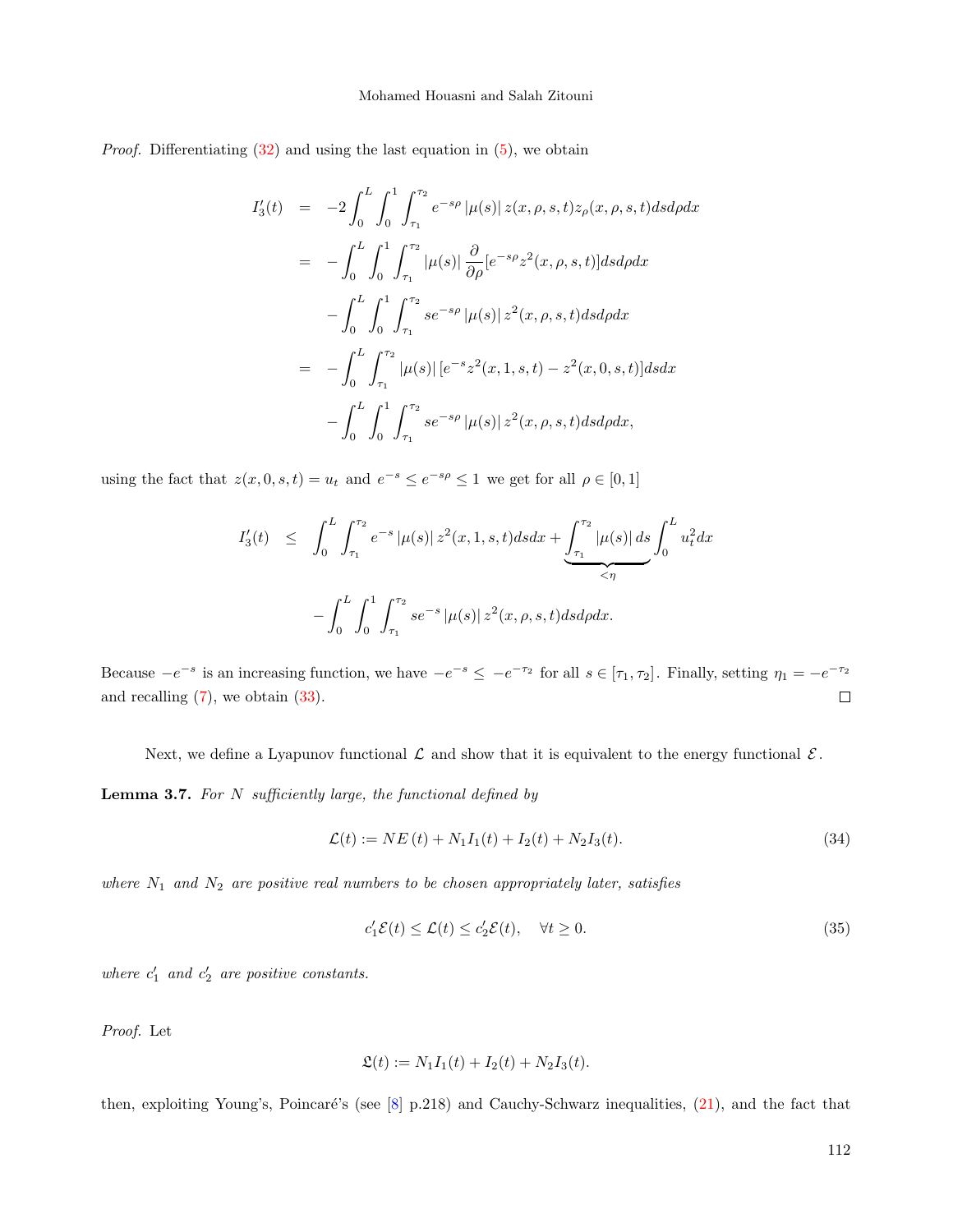$e^{-s\rho} \leq 1$ , we obtain

$$
\begin{split}\n|\mathfrak{L}(t)| &\leq N_{1}\tau \int_{0}^{L} \left| \theta \left( \int_{0}^{x} q(t,y) dy \right) \right| dx + \int_{0}^{L} \delta(x) u_{x}^{2} dx + \int_{0}^{L} m(x) \left| u_{t} u \right| dx \\
&\quad + N_{2} \int_{0}^{L} \int_{0}^{1} \int_{\tau_{1}}^{\tau_{2}} s \left| e^{-s\rho} \mu(s) \right| z^{2}(x,\rho,s) ds d\rho dx \\
&\leq \int_{0}^{L} \delta(x) u_{x}^{2} dx + \frac{1}{2} \int_{0}^{L} m(x) u^{2} dx + \frac{1}{2} \int_{0}^{L} m(x) u_{t}^{2} dx + N_{1}\tau l \int_{0}^{L} |\theta q| dx \\
&\quad + N_{2} \int_{0}^{L} \int_{0}^{1} \int_{\tau_{1}}^{\tau_{2}} s \left| \mu(s) \right| z^{2}(x,\rho,s) ds d\rho dx \\
&\leq \frac{1}{2} \int_{0}^{L} m(x) u_{t}^{2} dx + \frac{\left\| \delta(x) \right\|_{\infty}}{\lambda} \int_{0}^{L} p(x) u_{x}^{2} dx + \frac{l \left\| m(x) \right\|_{\infty}}{2\lambda} \int_{0}^{L} p(x) u_{x}^{2} dx \\
&\quad + \frac{N_{1}\tau l}{2} \int_{0}^{L} \theta^{2} dx + \frac{N_{1}\tau l}{2} \int_{0}^{L} q^{2} dx \\
&\quad + N_{2} \int_{0}^{L} \int_{0}^{1} \int_{\tau_{1}}^{\tau_{2}} s \left| \mu(s) \right| z^{2}(x,\rho,s) ds d\rho dx \\
&\leq cE(t),\n\end{split}
$$

where  $\lambda = \inf_{x \in [0, L]} \{p(x)\},\$  and  $c > 0$ . Consequently,

$$
|\mathcal{L}(t) - N\mathcal{E}(t)| \le c\mathcal{E}(t),
$$

which yields

$$
(N-c)\mathcal{E}(t) \le \mathcal{L}(t) \le (N+c)\mathcal{E}(t).
$$

Choosing  $N$  large enough, we obtain estimate  $(35)$ .

Now, we are ready to state and prove the main result of this section.

**Theorem 3.1.** Let  $U = (u, v, \theta, q, z)$  be the solution of [\(5\)](#page-2-0)-[\(6\)](#page-2-1), assume that (**H1**) and (**H2**) are satisfied, then the energy  $\mathcal E$  satisfies, for all  $t \geq 0$ ,

$$
\mathcal{E}(t) \le c_1 e^{-c_2 t},
$$

where  $c_1$  and  $c_2$  are positive constants.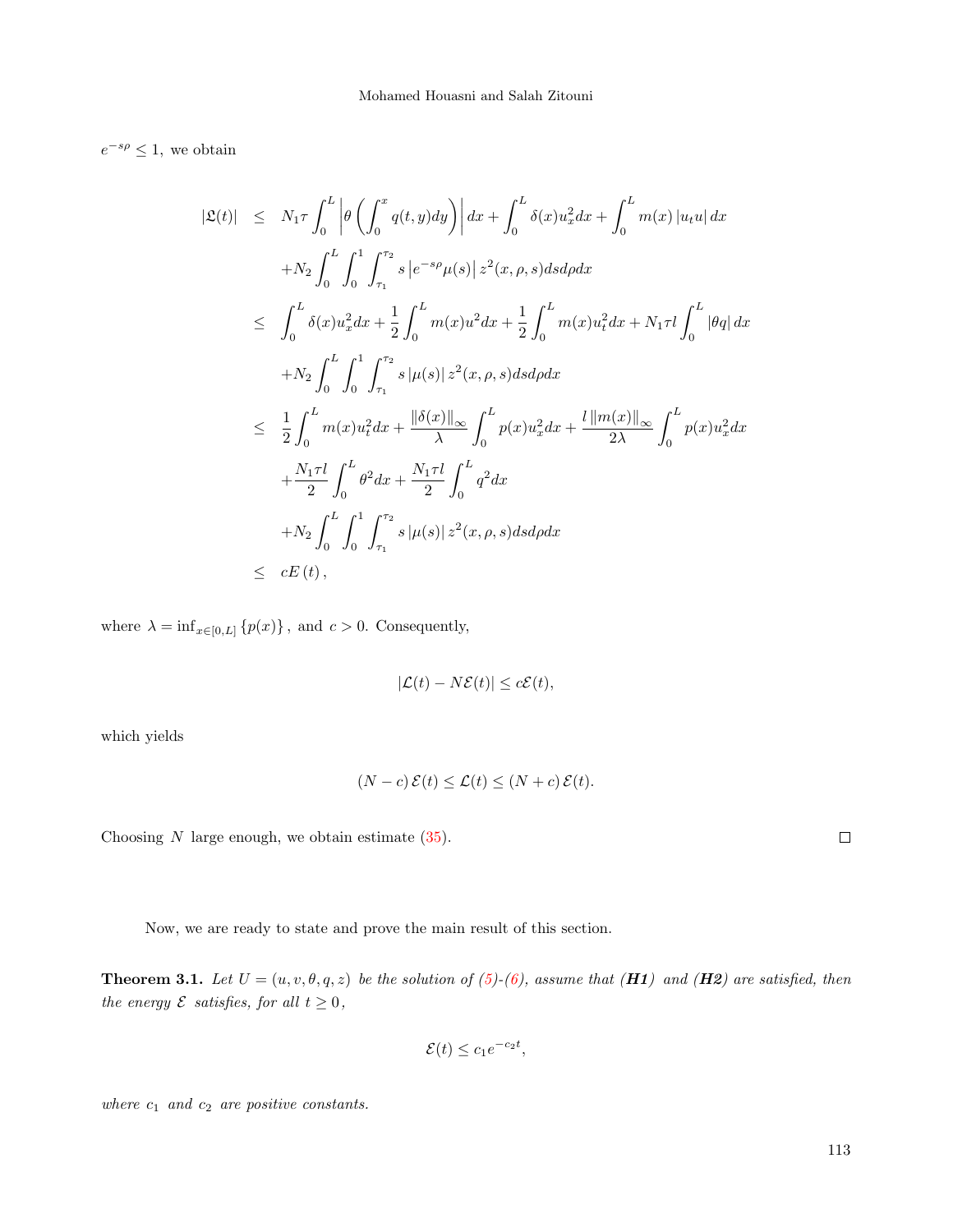*Proof.* We differentiate  $(34)$ , and recall  $(22)$ ,  $(23)$ ,  $(31)$ ,  $(29)$ , and  $(33)$ , to obtain

$$
\mathcal{L}'(t) \leq N \left( -\beta \int_0^L q^2 dx - 2 \int_0^L \delta(x) u_{xt}^2 dx + \eta \int_0^L u_t^2 dx \right) + m(\xi_2) \int_0^L u_t^2 dx
$$
  
\n
$$
- (p(\xi_1) - \eta \epsilon_3 (l+1)) \int_0^L u_x^2 dx + \frac{\eta}{4\epsilon_3} \int_0^L \theta^2 dx + N_2 \eta \int_0^L u_t^2 dx
$$
  
\n
$$
+ \frac{1}{4\epsilon_3} \int_0^L \int_{\tau_1}^{\tau_2} |\mu(s)| z^2(x, 1, s, t) ds dx + N_1 \left( \tau + \frac{\tau \eta}{\epsilon_2} + \frac{l\beta}{4\epsilon_1} \right) \int_0^L q^2 dx
$$
  
\n
$$
+ N_1 \left( -(\kappa - \beta \epsilon_1) \int_0^L \theta^2 dx + \epsilon_2 \tau \eta \int_0^L u_t^2 dx \right)
$$
  
\n
$$
- N_2 \eta_1 \int_0^L \int_0^1 \int_{\tau_1}^{\tau_2} s |\mu(s)| z^2(x, \rho, s, t) ds d\rho dx
$$
  
\n
$$
- N_2 \eta_1 \int_0^L \int_{\tau_1}^{\tau_2} |\mu(s)| z^2(x, 1, s, t) ds dx
$$
  
\n
$$
\leq - \{ N (2\delta(\xi_6) - \eta l) - N_2 l \eta - m(\xi_2) l - N_1 \epsilon_2 \tau \eta l \} \int_0^L u_{xt}^2 dx
$$
  
\n
$$
- \{ p(\xi_1) - \eta \epsilon_3 (l+1) \} \int_0^L u_x^2 dx - \left\{ N_1 (\kappa - \beta \epsilon_1) - \frac{\eta}{4\epsilon_3} \right\} \int_0^L \theta^2 dx
$$
  
\n
$$
- \left\{ N \beta - N_1 \left( \tau + \frac{\tau \eta}{\epsilon_2} + \frac{\beta l}{4\epsilon_1} \right) \right\} \int_0^L q^2 dx
$$
  
\n
$$
- \left\{ N \beta - N_1 \left( \tau + \frac{\tau \eta}{\epsilon_2} + \frac{\beta l}{4\epsilon_1
$$

At this point, we take  $\epsilon_2 = 1$  and choose  $\epsilon_1$  and  $\epsilon_3$  small enough such that

$$
\varepsilon_1 < \frac{k}{\beta}, \quad \epsilon_3 < \frac{p(\xi_1)}{\eta(l+1)},
$$

then we choose  $\,N_1\,$  and  $\,N_2\,$  large enough so that

$$
N_1(\kappa - \beta \varepsilon_1) - \frac{\eta}{4\epsilon_3} > 0, \quad \eta_1 N_2 - \frac{1}{4\epsilon_3} > 0.
$$

Once  $\sqrt{N_1}$  and  $\sqrt{N_2}$  are fixed, we then choose  $N$  large enough so that

$$
N(2\delta(\xi_6) - l\eta) - N_2l\eta - m(\xi_2)l - N_1\tau\eta l > 0,
$$
  

$$
N\beta - N_1\left(\tau + \tau\eta + \frac{\beta l}{4\varepsilon_1}\right) > 0.
$$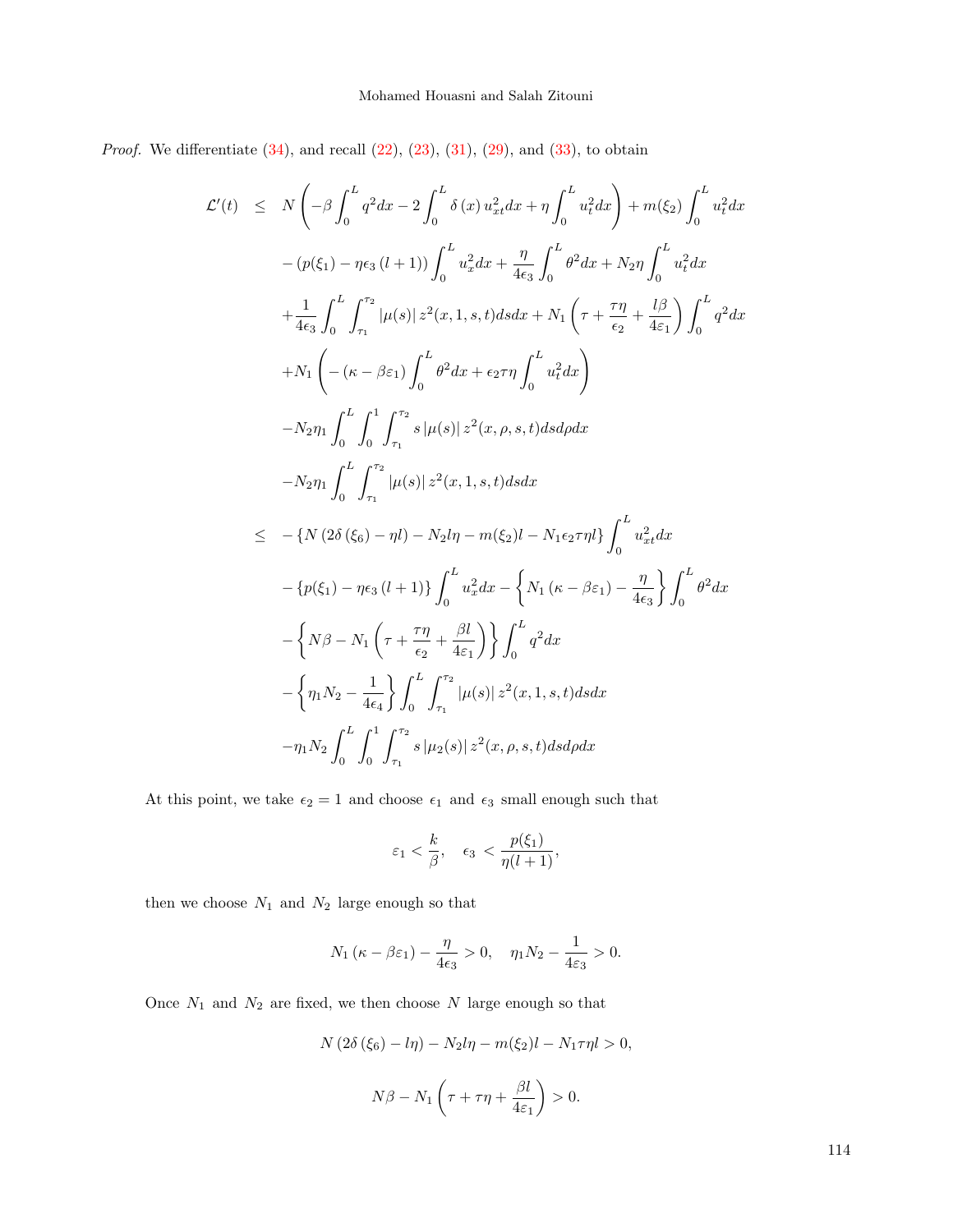Thus, using  $(21)$ , we arrive at

<span id="page-14-16"></span><span id="page-14-15"></span>
$$
\mathcal{L}'(t) \le -c\mathcal{E}(t), \quad \forall t > 0. \tag{36}
$$

A combination of [\(35\)](#page-11-0) and [\(36\)](#page-14-15) gives

$$
\mathcal{L}'(t) \le -c_2 \mathcal{L}(t), \quad \forall t > 0,
$$
\n
$$
(37)
$$

where  $c_2 = c/c'_2$ , a simple integration of [\(37\)](#page-14-16) over  $(0, t)$  yields

$$
c'_1 \mathcal{E}(t) \le \mathcal{L}(t) \le \mathcal{L}(0)e^{-c_2 t}, \ \ \forall t > 0.
$$

Taking  $c_1 = \mathcal{L}(0)/c'_1$  which completes the proof.

#### References

- <span id="page-14-12"></span>[1] Abdallah C, Dorato P, Benitez-Read J, Byrne R. Delayed positive feedback can stabilize oscillatory system, ACC., San Francisco, 1993, 3106–3107.
- <span id="page-14-0"></span>[2] Alves M S, Gamboa P, Gorain G C, Rambaud A, Vera O. Asymptotic behavior of a flexible structure with Cattaneo type of thermal effect. Indag Math., 2016, 27(3), 821–834.
- <span id="page-14-4"></span>[3] Apalara T A. Well-posedness and exponential stability for a linear damped Timoshenko system with second sound and internal distributeddelay, Elect. J. Differ. Eqns., 2014, 254, 1-15.
- <span id="page-14-5"></span>[4] Apalara T A. Uniform decay in weakly dissipative Timoshenko system with internal distributed delay feedbacks. Acta Mathematica Scientia, 2016, 36(3), 815–830.
- <span id="page-14-13"></span>[5] Apalara T A, Messaoudi S A. An exponential stability result of a Timoshenko system with thermoelasticity with second sound and in the presence of delay. Appl. Math. Optim., 2015, 71(3), 449–472.
- <span id="page-14-6"></span>[6] Bouzettouta L, Djebabla A. Exponential stabilization of the full von K´arm´an beam by a thermal effect and a frictional damping and distributed delay. Journal of Mathematical Physics, 2019, 60(4), 041506.
- <span id="page-14-7"></span>[7] Bouzettouta L, Zitouni S, Zennir K, Sissaoui H. Well-posednesse and decay of solutions to Bresse system with internal distributed delay, Int. J. Appl. Math. Stat., 2017, 56(4), 153–168.
- <span id="page-14-14"></span>[8] Brezis H. Functional Analysis, Sobolev Spaces and Partial Differential Equations, Springer Science + Business Media, LLC, 2011.
- <span id="page-14-1"></span>[9] Chentouf B, Mansouri S. Exponential decay rate for the energy of a flexible structure with dynamic delayed boundary conditions and a local interior damping, Applied Mathematics Letters, 2020, 103, 106185.
- <span id="page-14-11"></span>[10] Datko R, Lagnese J, Polis M P. An example on the effect of time delays in boundary feedback stabilization of wave equations, SIAM J. Control Optim., 1986, 24, 152-156.
- <span id="page-14-8"></span>[11] Fridman E. Introduction to Time-Delay Systems, Springer Cham Heidelberg New York Dordrecht London, 2014.
- <span id="page-14-9"></span>[12] Gao Q, Karimi H R. Stability, Control and Application of Time-Delay Systems, Butterworth-Heinemann, 2019.
- <span id="page-14-2"></span>[13] Gorain G C. Exponential stabilization of longitudinal vibrations of an inhomogeneous beam, Nonlinear Oscil. 2013, 16, 157–164.
- [14] Hakem A. Nonexistence results for semi-linear structurally damped wave equation and system of derivative type, Asia Mathematika, 2021, 5(2), 70-80.
- <span id="page-14-3"></span>[15] Haoues M, Ardjouni A, Djoudi A. Existence, uniqueness and monotonicity of positive solutions for hybrid fractional integro-differential equations, Asia Mathematika, 2020, 4(3), 1-13.
- <span id="page-14-10"></span>[16] Houasni M, Zitouni S, Amiar A. Exponential decay for a thermo-viscoelastic Bresse system with second sound and delay terms, IJMM, 2020, 3(1), 39-56.